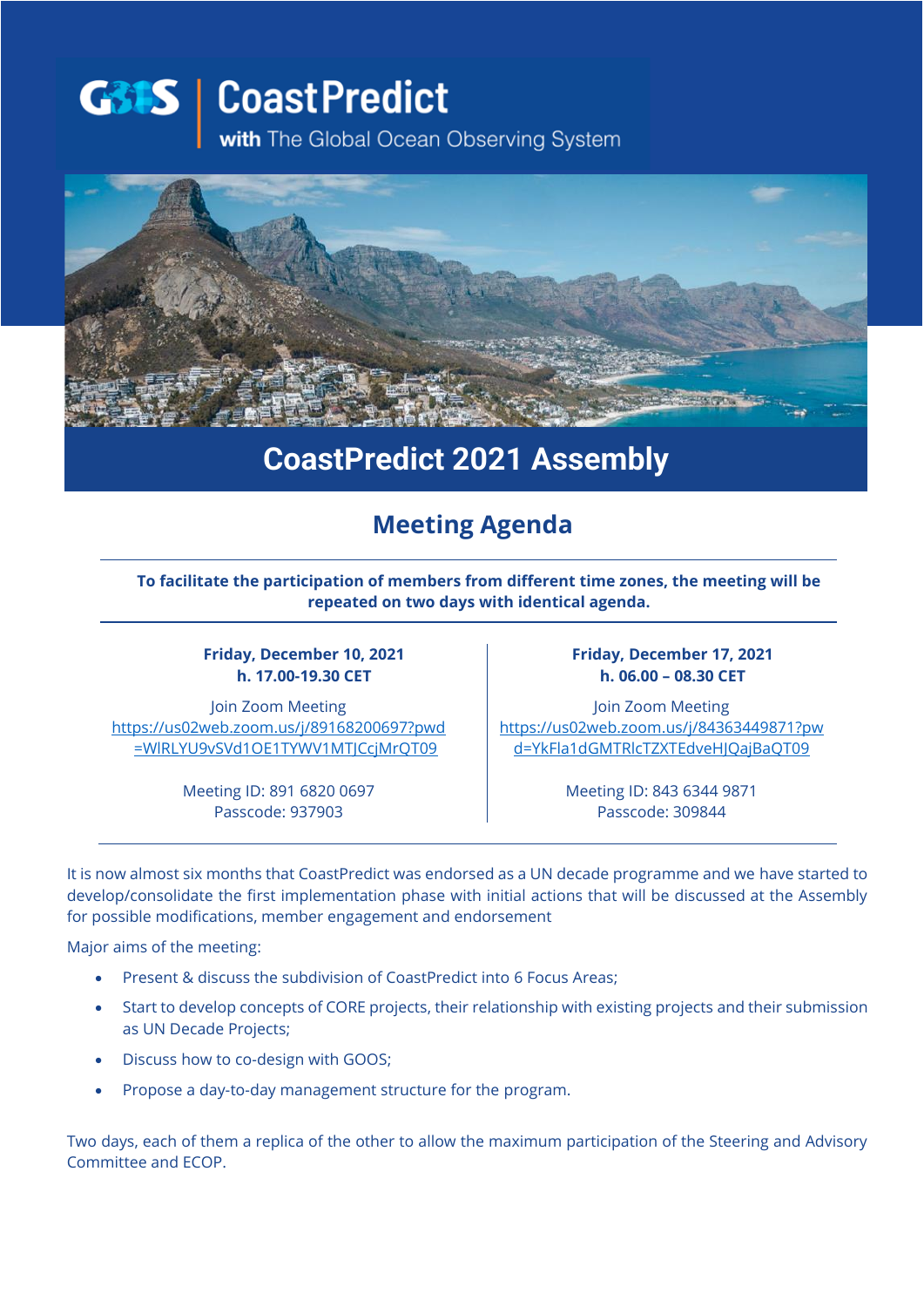

| Dec. 10, 2021, 17.00 - 18.00 CET<br>Dec. 17, 2021, 06.00 - 07.00 CET | <b>COASTPREDICT GENERAL ASSEMBLY</b><br><b>COASTPREDICT STATUS AND NEXT STEPS</b><br>This session will inform and discuss with the General Assembly the the UN<br>Decade developments, CoastPredict status of development, the GOOS co-<br>design and the ECOP updates. |                                                                      |  |
|----------------------------------------------------------------------|-------------------------------------------------------------------------------------------------------------------------------------------------------------------------------------------------------------------------------------------------------------------------|----------------------------------------------------------------------|--|
| 5 min.                                                               | <b>Opening Address</b>                                                                                                                                                                                                                                                  | <b>Mauro Bonocore</b><br>(moderator)<br>Nadia Pinardi                |  |
|                                                                      | <b>Session 1 - SETTING THE CONTEXT</b>                                                                                                                                                                                                                                  |                                                                      |  |
| 10 min.                                                              | 1.1 The UN Decade developments                                                                                                                                                                                                                                          | <b>Alison Clausen</b>                                                |  |
| 10 min.                                                              | 1.2 Where we are and where we want to go                                                                                                                                                                                                                                | Nadia Pinardi, Vassiliki<br>Kourafalou and Joaquin<br><b>Tintore</b> |  |
| 5 min.                                                               | 1.3 GOOS co-design                                                                                                                                                                                                                                                      | Emma Heslop                                                          |  |
|                                                                      |                                                                                                                                                                                                                                                                         | <b>GOOS Office</b>                                                   |  |
| 5 min                                                                | <b>1.4 ECOP-CoastPredict</b>                                                                                                                                                                                                                                            | Joseph Ansong                                                        |  |
|                                                                      |                                                                                                                                                                                                                                                                         | <b>ECOP Co-chair</b>                                                 |  |
| 15 min.                                                              | 1.5 Q/A                                                                                                                                                                                                                                                                 |                                                                      |  |
| 10 min.                                                              | <b>Break</b>                                                                                                                                                                                                                                                            |                                                                      |  |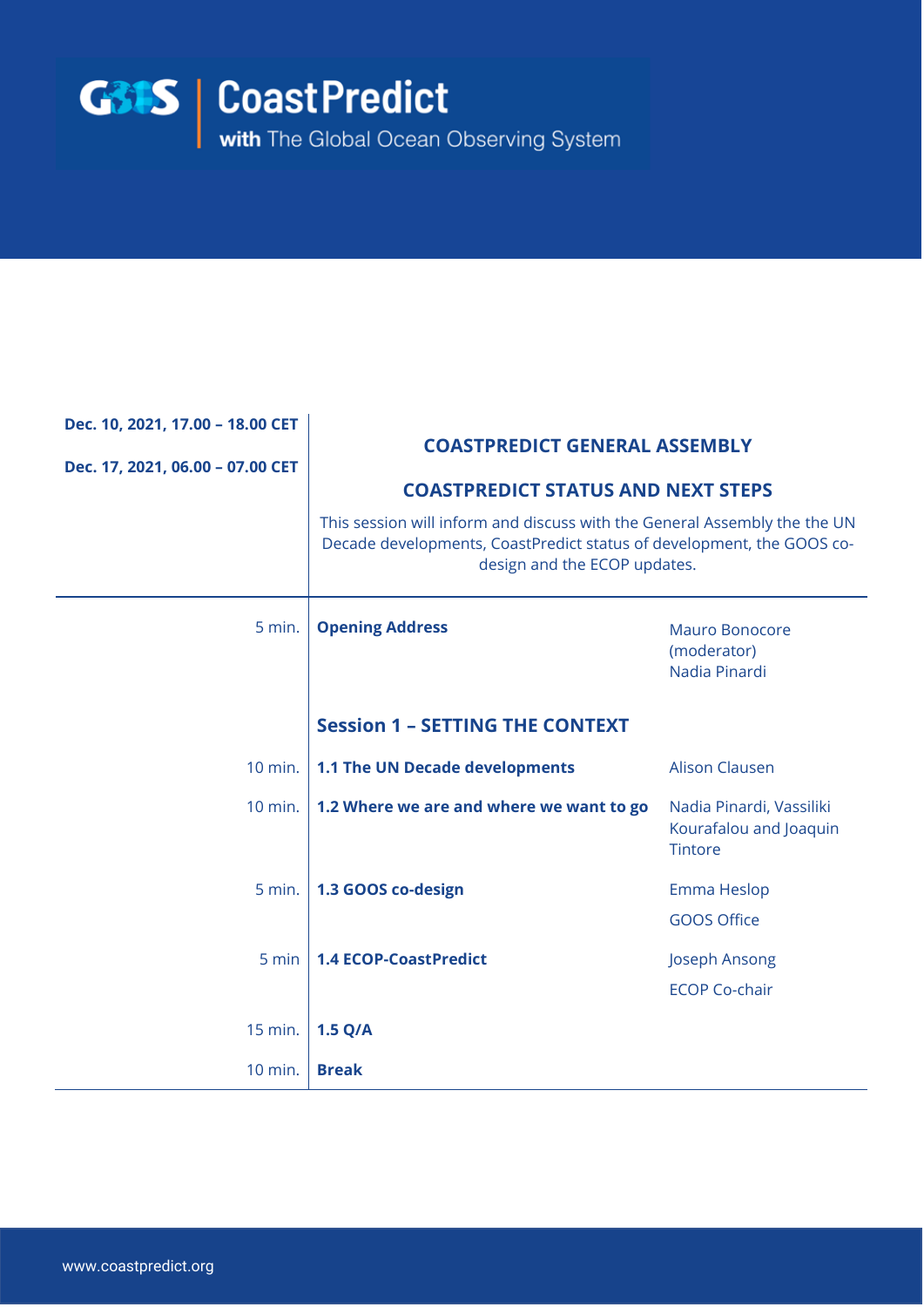

| Dec. 10, 2021, 18.00 - 19.00 CET<br>Dec. 17, 2021, 07.00 - 08.00 CET | <b>Session 2 - FOCUS AREAS PRESENTATIONS</b><br>Mandate, Objectives, and next steps                                                                                         |                                                                                    |
|----------------------------------------------------------------------|-----------------------------------------------------------------------------------------------------------------------------------------------------------------------------|------------------------------------------------------------------------------------|
| $10$ min.                                                            | Presentations (5 minutes) + Q&A (5 minutes) by co-leads<br>2.1 Focus Area-1: Integrated observing and<br>modelling for short term coastal<br>forecasting and early warnings | Giovanni Coppini (IT),<br>Pierre De Mey (FR) Guimei<br>Liu (China)                 |
| $10$ min.                                                            | 2.2 Focus Area-2: Earth system observing<br>and modelling for climate monitoring and<br>downscaling                                                                         | Joanne Hopkins (UK),<br>Fiamma Straneo (USA)<br><b>Damlamian Herve</b><br>(Noumea) |
| 10 min.                                                              | 2.3 Focus Area-3: Solutions for integrated<br>coastal management                                                                                                            | Holger Brix (DE) Ivonne<br>Montes (PE) Senia Nahmo<br>(ZA)                         |
| $10$ min.                                                            | 2.4 Focus Area-4: Coastal Ocean and<br><b>Human Health</b>                                                                                                                  | Angel Borja (ES), Edem<br>Mahu (GH) Berman-Frank<br>Ilana (IL)                     |
| 10 min.                                                              | 2.5 Focus Area-5: Coastal information<br>integrated in the open and free exchange<br>international infrastructure                                                           | Lia Santoleri (IT) Jay<br>Pearlman (USA) Aletta<br>Yniguez (PH)                    |
| 10 min.                                                              | 2.6 Focus Area-6: Equitable coastal ocean<br>capacity                                                                                                                       | John Wilkins (USA) Aileen<br>Tan Shau Hwai (MY)<br>Doseong Byun (KR)               |